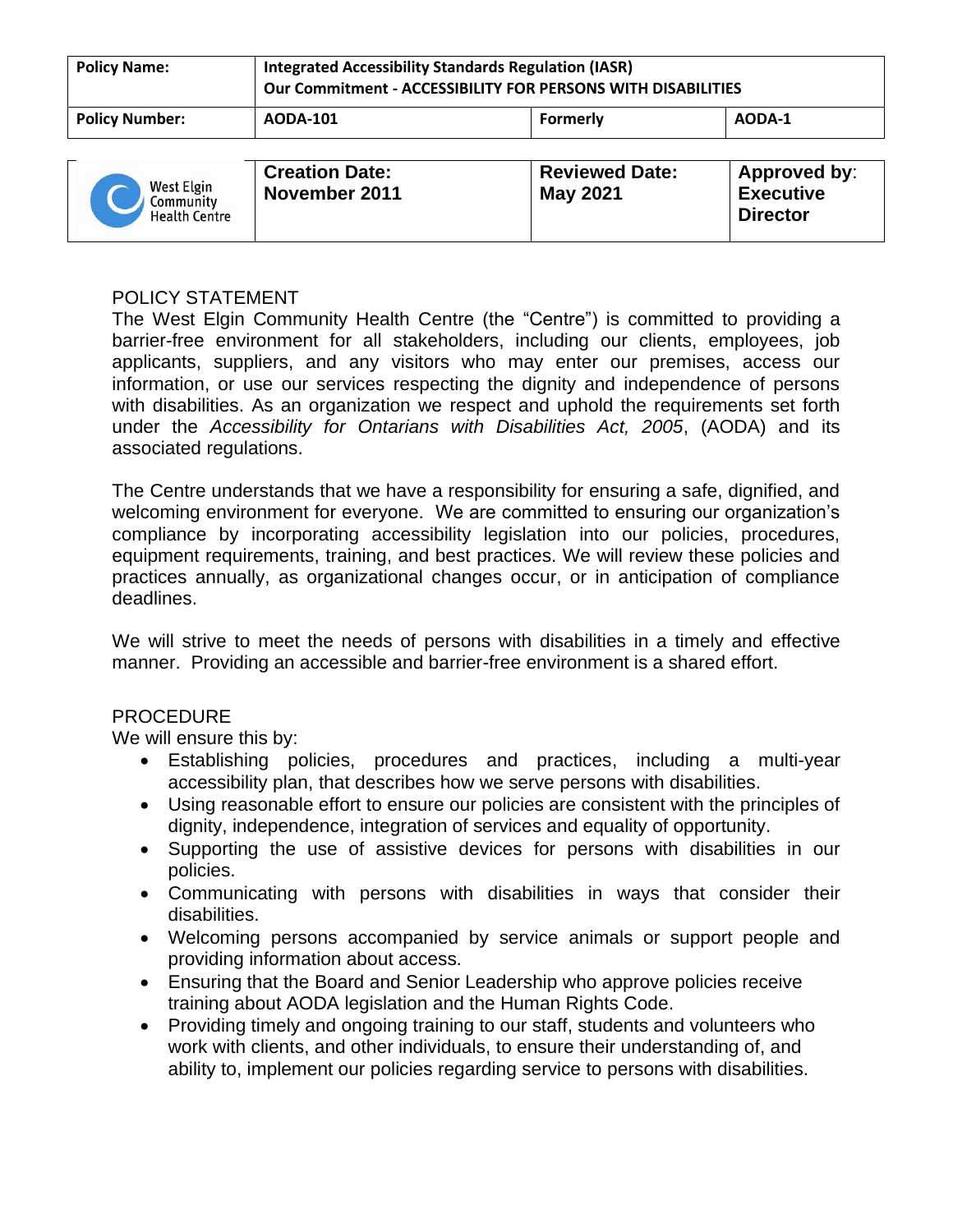| <b>Policy Name:</b>   | <b>Integrated Accessibility Standards Regulation (IASR)</b><br><b>Our Commitment - ACCESSIBILITY FOR PERSONS WITH DISABILITIES</b> |          |        |  |
|-----------------------|------------------------------------------------------------------------------------------------------------------------------------|----------|--------|--|
| <b>Policy Number:</b> | <b>AODA-101</b>                                                                                                                    | Formerly | AODA-1 |  |

This training includes understanding the Human Rights Code as it pertains to persons with disabilities.

- Complying with documentation standards, including availability of accessible formats and communication supports, for both the Centre's employees and the public.
- Ensuring accessible and fair employment practices including the availability of accommodation during the recruitment process.
- Informing the Centre's employees of policies used to support employees with disabilities including job accommodation policies, workplace emergency response information and return to work processes.
- That the Centre takes into account the accessibility needs of employees with disabilities, as well as individual accommodation plans, when conducting performance review, providing career development and advancement to employees or when redeploying employees.
- Ensuring that the Centre's internet website and web content conform to the World Wide Web Consortium Web Content Accessibility Guidelines (WCAG) 2.0, Level A as of year 2021.
- Communicating our processes for receiving and responding to feedback and handling complaints about how we provide services to persons with disabilities.
- Providing clear, complete, timely and prominent notice of temporary disruption of any of our services used by persons with disabilities.

# MULTI-YEAR PLAN ("the Plan")

The Centre's Multi-Year Accessibility Plan outlines the specific measures the Centre will take to prevent and remove barriers in the workplace and to improve opportunities for persons with disabilities.

The Multi-Year Plan will be reviewed and updated every five (5) years and is posted on the Centre's website at wechc.on.ca. Upon request, the Centre will provide a copy of the Plan in an accessible format.

## TRAINING

The Centre will ensure that IASR training is provided at orientation and will continue to provide training on the Human Rights Code as it pertains to persons with disabilities to all members of the organization. This training will be appropriate to the duties of employees, volunteers and Board Directors. Training will also be provided when any changes are made to the Centre's accessibility policies or legislative amendments with a training refresher to be conducted annually.

The Centre maintains AODA/IASR training records.